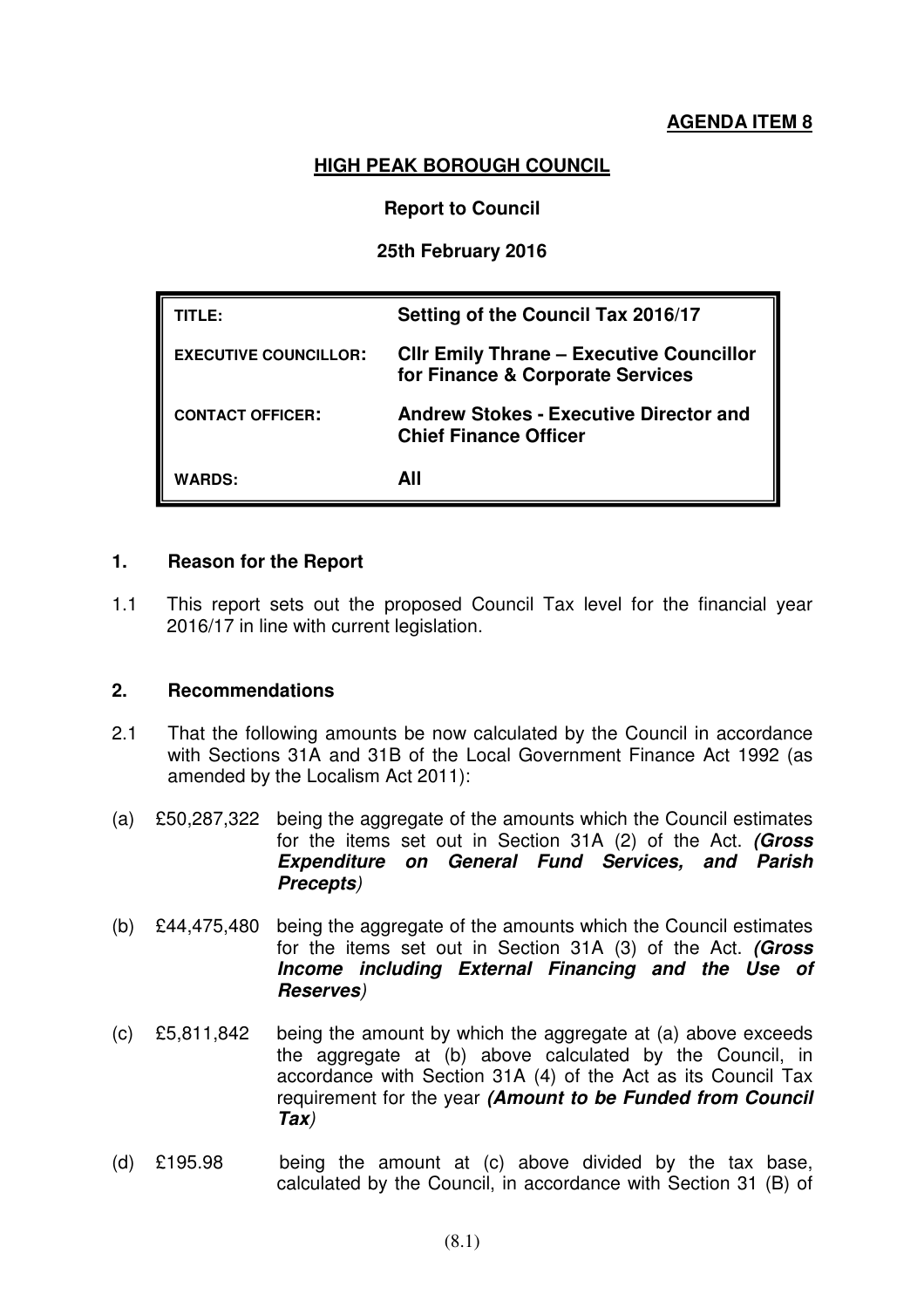the Act, as the basic amount of its Council Tax for the year. **(Average Local Council Tax)**

- (e) Appendix B being Council Tax for the HPBC Borough divided by the tax base plus the Parish Precept and any amounts of special items relating to dwellings in those parts of the Council's area divided the local tax base. **(Band D Charges for each Parish)**
- (f) Appendix C being the amounts given by multiplying the amount at (e) above by the number which, in the proportion applicable to dwellings listed in a particular valuation band divided by the number which in that proportion is applicable to dwellings listed in valuation band D, calculated by the Council as the amounts to be taken into account for the year in respect of categories of dwellings listed in different valuation bands **(Charges for all Bands)**
- (g) Appendix D being the aggregate of the local charges in (f) above and the amounts levied by major precepting authorities. **(Total Council Tax charge for each Band in each Parish)**

### **3. Executive Summary**

| <b>Element</b>                   | 2015/16<br>Charge | 2016/17<br>Charge |       | <b>Increase</b><br>(Decrease) |
|----------------------------------|-------------------|-------------------|-------|-------------------------------|
|                                  | £                 | £                 | £     | $\%$                          |
| High Peak Borough Council        | 174.42            | 177.73            | 3.31  | 1.90                          |
| Parish and Town Councils*        | 17.91             | 18.25             | 0.34  | 1.90                          |
| <b>Average Local Council Tax</b> | 192.33            | 195.98            | 3.65  | 1.90                          |
| <b>Derbyshire County Council</b> | 1,120.46          | 1,165.17          | 44.71 | 3.99                          |
| Derbyshire Police Authority      | 173.61            | 177.07            | 3.46  | 1.99                          |
| Derbyshire Fire Authority        | 69.80             | 71.18             | 1.38  | 1.98                          |
| <b>Total Council Tax</b>         | 1,556.20          | 1,609.40          | 53.20 | 3.42                          |

3.1 The average council tax to be charged to taxpayers in Band D can be summarised as follows:

\* Parish and Town Council charges vary between parishes and are shown as average values in the above for illustration purposes.

# **4. How this report links with Corporate Priorities**

4.1 Not applicable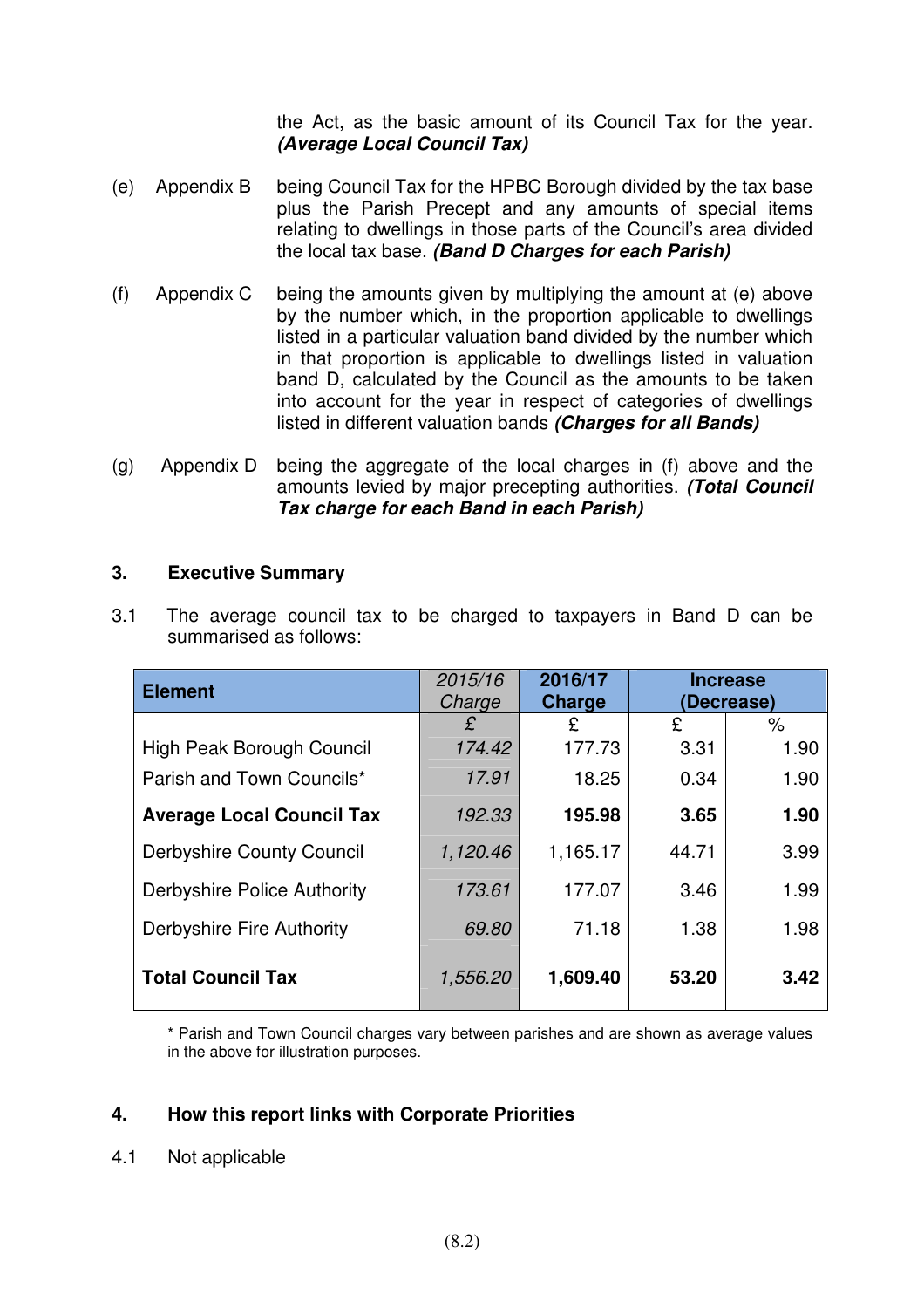#### **5. Options**

4.1 There are no options to consider as this report formally sets the Council Tax following resolutions of all of the relevant precepting authorities.

#### **6. Implications**

- 6.1 Community Safety None.
- 6.2 Employees None.
- 6.3 Equalities None.
- 6.4 Financial The subject of the report.
- 6.5 Legal None.
- 6.6 Sustainability None.
- 6.7 Internal and External Consultation: None.
- 6.8 Risk Assessment: Not applicable

Local Government Finance Act 1992

Local Authorities Finance Settlement 2015/16

## **ANDREW P STOKES Executive Director (Transformation) & Chief Finance Officer**

#### **Background Papers Contact Contact Contact Contact Contact Contact Contact Contact Contact Contact Contact Contact Contact Contact Contact Contact Contact Contact Contact Contact Contact Contact Contact Contact Contact Con**

Budget Working Papers

Localism Act 2011

Finance and Performance Buxton Town Hall

#### Claire Hazeldene Finance and Procurement Manager Tel: (01538) 395400 Ext. 4191

Stephen Robinson Principal Finance Officer (Financial Reporting) Tel: (01538) 395400 Ext. 4194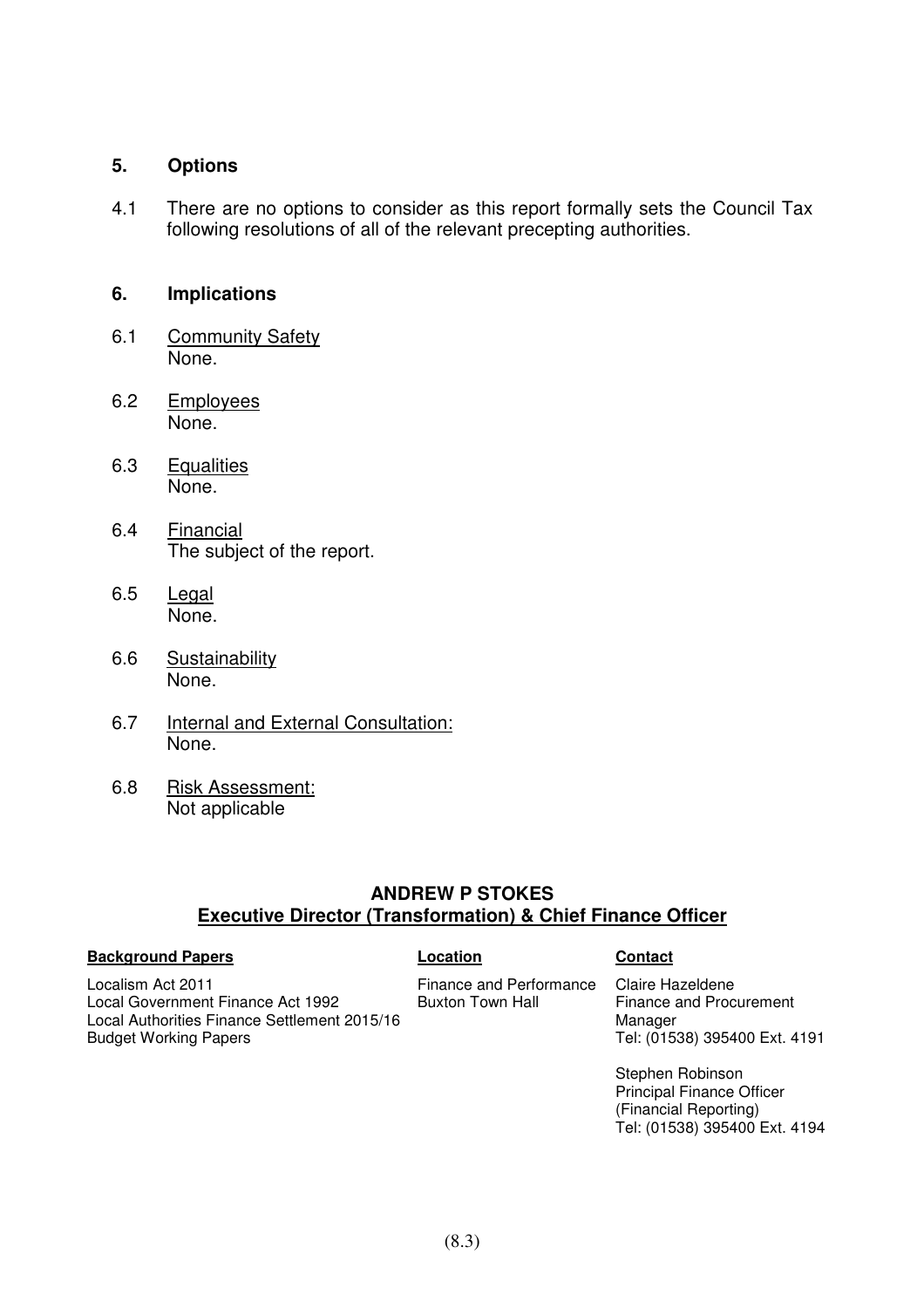# **7 Background and Introduction**

- 7.1 As a borough council, High Peak Borough Council is responsible for the billing and collection of all council tax due from local taxpayers. This means that the Council has to collect council tax to cover not only its own services but also the precepts set by other authorities. The Council Tax levied is therefore made up of six elements:
	- High Peak Borough Council element
	- Parish precepts
	- Derbyshire County Council precept
	- Police & Crime Commissioner for Derbyshire precept
	- Derbyshire Fire & Rescue Authority precept
- 7.2 The setting of the council tax follows a prescribed timetable. The process commences with the setting of the tax base in November, and ends with the formal setting of the Council Tax, which has to be completed by no later than 11th March.
- 7.3 The procedure has to adhere to the requirements of the Local Government Finance Act 1992 (as amended by the Localism Act 2011) and the level of council tax is directly related to the net expenditure of the Council after deducting income from central government grant and other sources of income. Council resolutions also have to adhere to the requirements of legislation and recommendations are therefore written in formal language.

### **8 Council Tax Base & Collection Fund Surplus**

- 8.1 The council tax base for the year 2016/17 is 29,654. A breakdown of the calculation by parish can be seen in column 1 of Appendix A.
- 8.2 After taking into account previous re-distributions, the Collection Fund for Council Tax is predicted to have a surplus at 31st March 2016 of £462,850. The surplus is shared amongst the major precepting authorities i.e. Derbyshire County Council, Police & Crime Commissioner for Derbyshire, Derbyshire Fire & Rescue Authority and this Council. The redistribution is made in proportion to the level of each authority's precept for the year. This Council's share of the surplus is £57,200.

### **9 High Peak Borough Council Tax**

9.1 On 18th February 2016, the Executive recommended a Borough council tax increase of 1.9%. This involved setting a General Fund Budget of £10,185,940.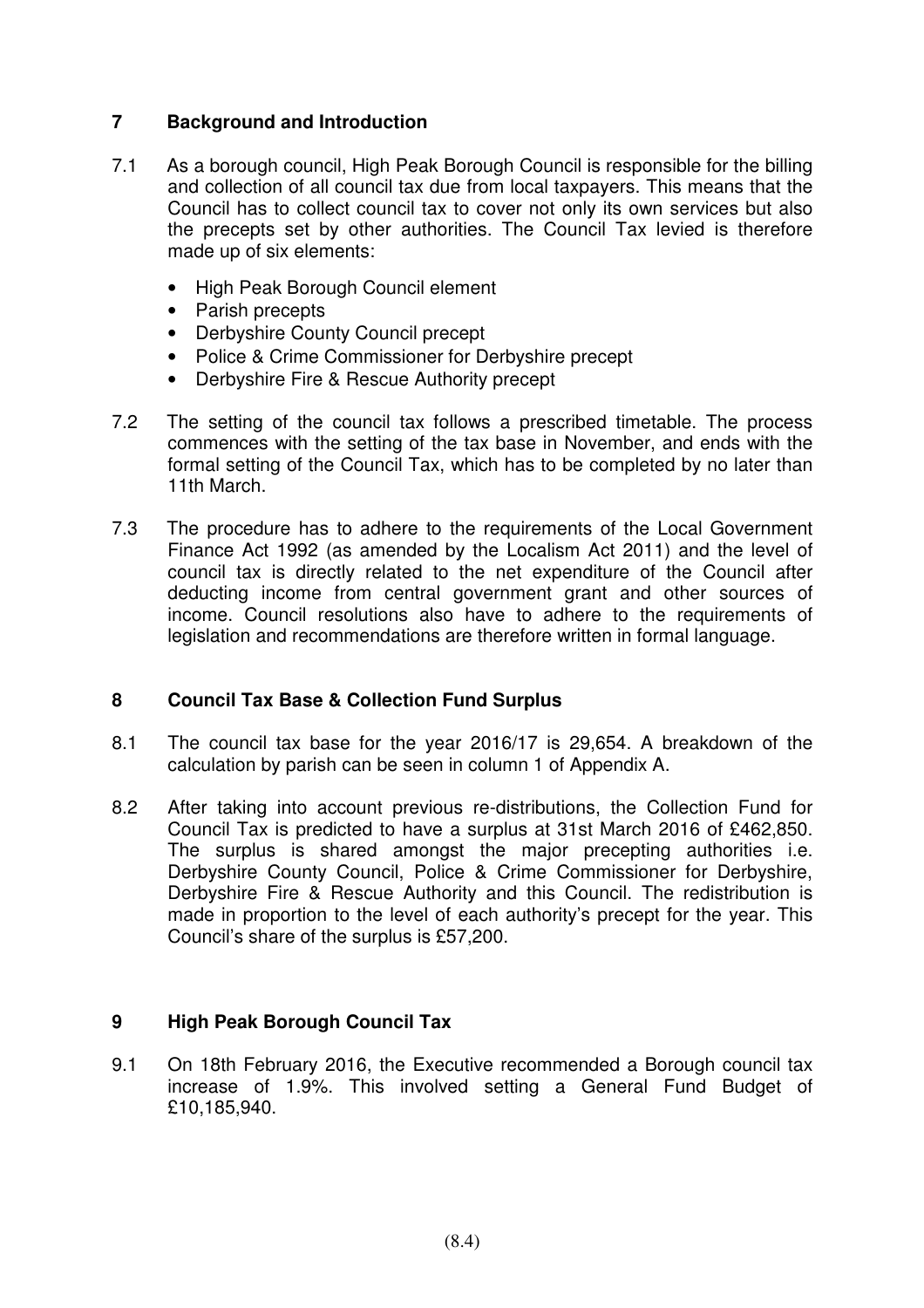9.2 The amount of council tax that the Borough Council is to levy is:

|                                                                                                                                                                                        | <b>TOTAL</b>                                          |
|----------------------------------------------------------------------------------------------------------------------------------------------------------------------------------------|-------------------------------------------------------|
| <b>Total Budget</b><br>Less Contribution from Balances / Reserves<br>Less Council Tax Collection Fund Surplus (HPBC Share)<br>Plus Business Rates Collection Fund Deficit (HPBC Share) | £<br>10,185,940<br>(695, 900)<br>(57, 200)<br>586,770 |
| Net Expenditure to be financed                                                                                                                                                         | 10,019,610                                            |
| <b>Less Business Rates Retention</b><br>Less External Financing                                                                                                                        | (2,851,190)<br>(1,897,900)                            |
| <b>Total Requirement from Borough council tax</b>                                                                                                                                      | 5,270,520                                             |

9.3 The Band D Council Tax is therefore £177.73 (The total requirement from Borough Council Tax divided by the tax base of 29,654). This represents an increase of £3.31 (1.9%) on last year.

# **10 Parish Council Precepts**

*.*

10.1 Each parish has notified the Council with its precept requirement for the year. The total required by parishes is £541,322.43, which produces an average Band D Council Tax of £18.25. The actual amount levied will vary from parish to parish. A detailed breakdown of the precept requirements and the band D charge for each parish can be seen in columns 2 and 3 of Appendix A.

# **11 Derbyshire County Council Precept**

11.1 The precept demand issued by Derbyshire County Council is £34,551,976 which produces a Band D council tax of £1,165,17. This represents an increase of £44.71 (3.99%) when compared to the level of tax levied in 2015/16.

### **12 Police & Crime Commissioner for Derbyshire Precept**

12.1 The precept demand issued by Police & Crime Commissioner for Derbyshire is £5,250,834, which produces a Band D council tax of £177.07. This represents an increase of £3.46 (1.99%) when compared to the level of tax levied in 2015/16.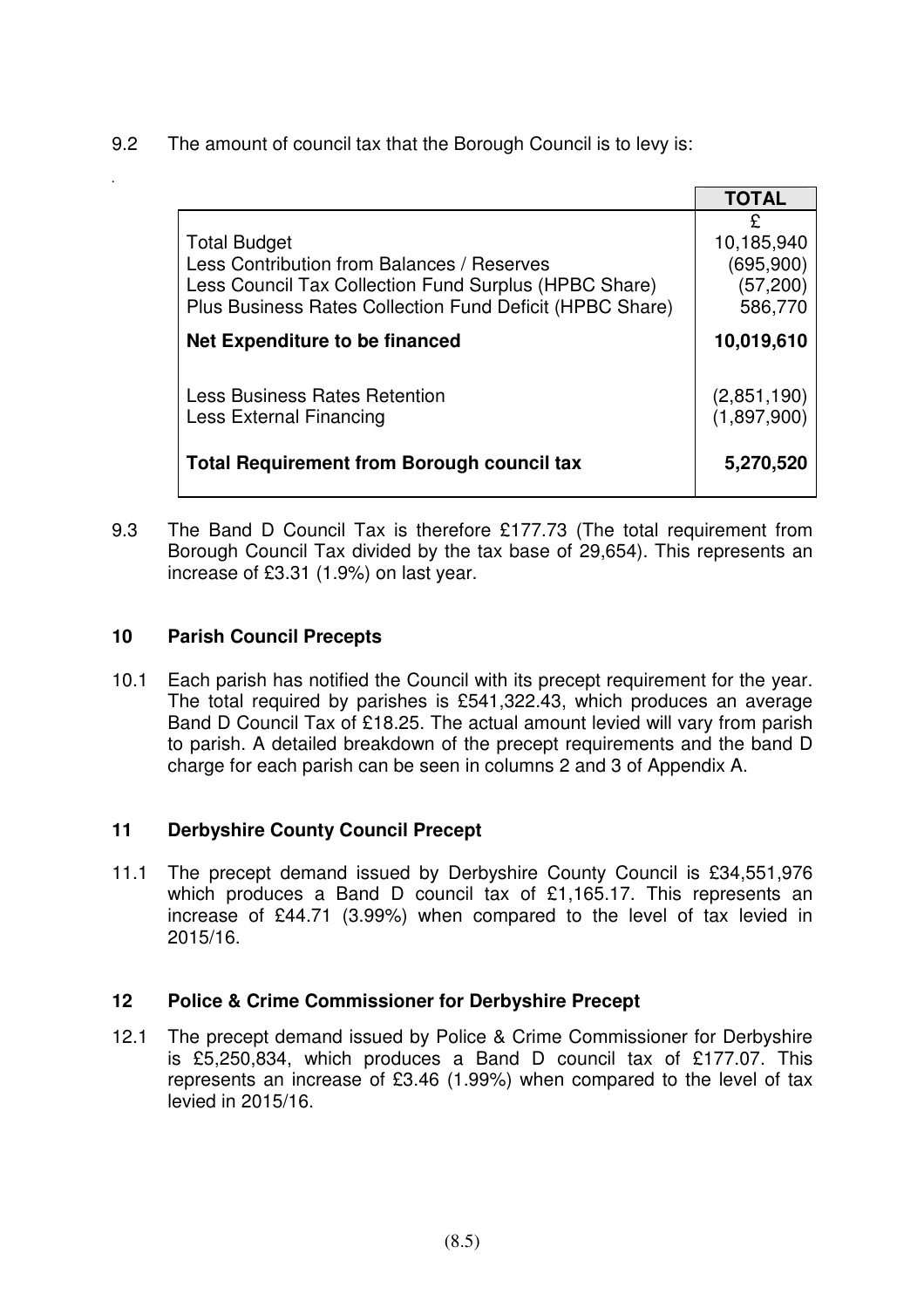### **13 Derbyshire Fire and Rescue Authority Precept**

13.1 The precept demand issued by the Derbyshire Fire and Rescue Authority is £2,110,772, which produces a Band D council tax of £71.18. This represents an increase of £1.38 (1.98%) when compared with the level of precept for 2015/16.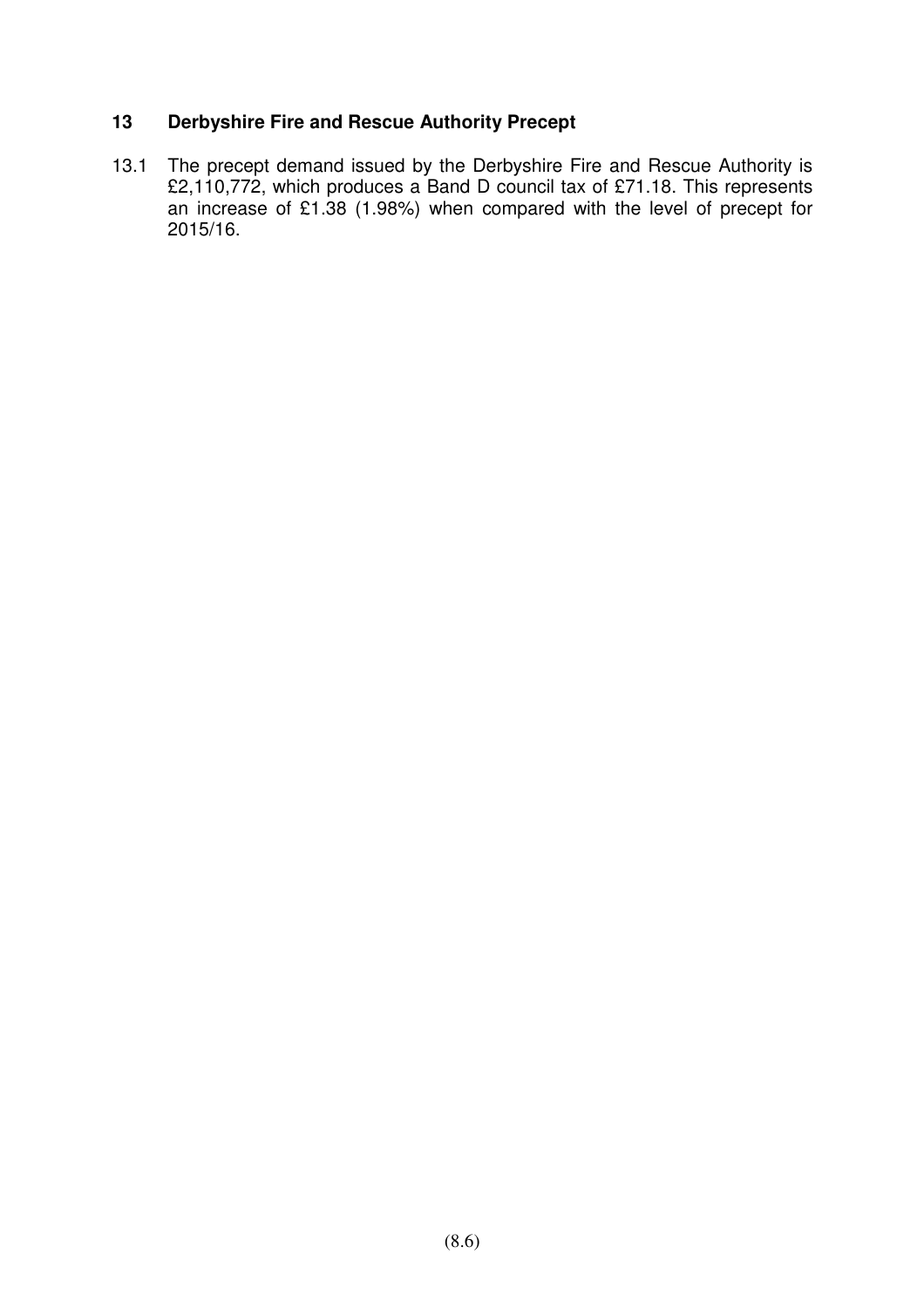# **APPENDIX A**

# **Parish Councils 2016/17**

|                                                                                                                                                                                                                                                                                                                                                                                                                           | <b>Tax Base</b>                                                                                                                             | <b>Parish</b><br><b>Precept</b>                                                                                                                                                                                              | <b>Band D</b><br>Charge                                                                                                                                              |
|---------------------------------------------------------------------------------------------------------------------------------------------------------------------------------------------------------------------------------------------------------------------------------------------------------------------------------------------------------------------------------------------------------------------------|---------------------------------------------------------------------------------------------------------------------------------------------|------------------------------------------------------------------------------------------------------------------------------------------------------------------------------------------------------------------------------|----------------------------------------------------------------------------------------------------------------------------------------------------------------------|
| <b>Bamford with Thornhill</b><br>Brough & Shatton<br>Buxton, Hadfield & Glossop<br>Castleton<br>Chapel-en-le-Frith<br>Charlesworth<br>Chinley, Buxworth & Brownside<br>Chisworth<br>Derwent & Hope Woodlands<br>Edale<br><b>Hartington Upper Quarter</b><br>Hayfield<br>Hope With Aston<br>King Sterndale<br><b>New Mills</b><br>Peak Forest<br>Tintwistle<br><b>Whaley Bridge</b><br><b>Wormhill and Green Fairfield</b> | 586<br>75<br>15,606<br>280<br>2,996<br>946<br>1,058<br>137<br>47<br>142<br>138<br>1,054<br>404<br>50<br>2,967<br>141<br>414<br>2,267<br>346 | 8,804.34<br>0.00<br>0.00<br>10,328.23<br>106,208.00<br>10,396.54<br>51,873.74<br>4,384.00<br>974.00<br>4,526.96<br>4.639.53<br>46,903.00<br>6,484.20<br>0.00<br>184,494.44<br>6,500.00<br>14,518.45<br>76,287.00<br>4,000.00 | 15.02<br>0.00<br>0.00<br>36.89<br>35.45<br>10.99<br>49.03<br>32.00<br>20.72<br>31.88<br>33.62<br>44.50<br>16.05<br>0.00<br>62.18<br>46.10<br>35.07<br>33.65<br>11.56 |
| <b>TOTAL</b>                                                                                                                                                                                                                                                                                                                                                                                                              | 29,654                                                                                                                                      | £541,322.43                                                                                                                                                                                                                  | £18.25                                                                                                                                                               |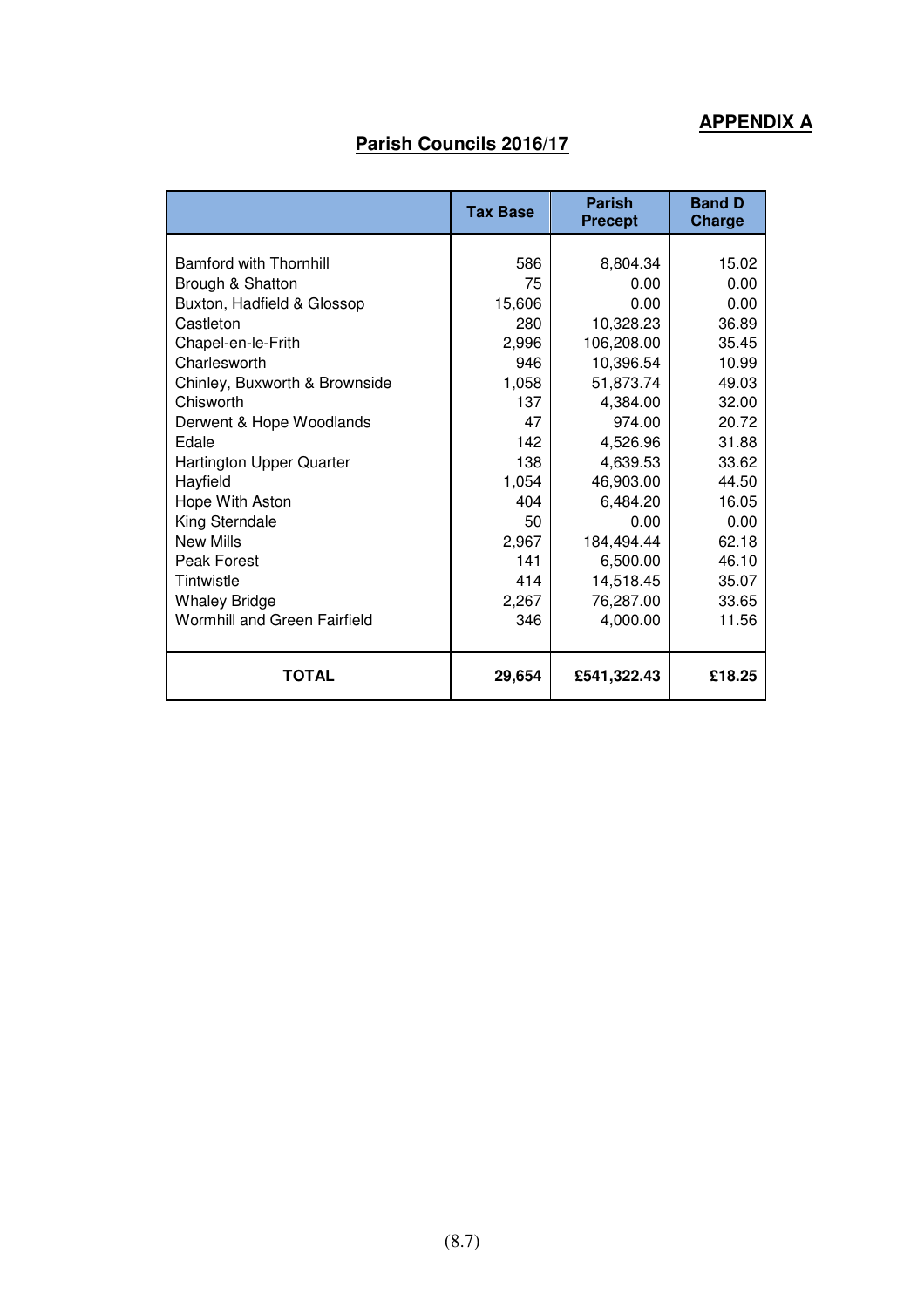# **APPENDIX B**

#### **Local Council Tax at Band D – 2016/17**

(Total of the Borough charge plus the named Town or Parish Council)

| <b>Parish</b>                       |         |
|-------------------------------------|---------|
| <b>Bamford with Thornhill</b>       | £192.75 |
| Brough & Shatton                    | £177.73 |
| Buxton, Hadfield & Glossop          | £177.73 |
| Castleton                           | £214.62 |
| Chapel-en-le-Frith                  | £213.18 |
| Charlesworth                        | £188.72 |
| Chinley, Buxworth & Brownside       | £226.76 |
| Chisworth                           | £209.73 |
| Derwent & Hope Woodlands            | £198.45 |
| Edale                               | £209.61 |
| Hartington Upper Quarter            | £211.35 |
| Hayfield                            | £222.23 |
| Hope With Aston                     | £193.78 |
| King Sterndale                      | £177.73 |
| New Mills                           | £239.91 |
| Peak Forest                         | £223.83 |
| Tintwistle                          | £212.80 |
| <b>Whaley Bridge</b>                | £211.38 |
| <b>Wormhill and Green Fairfield</b> | £189.29 |
|                                     |         |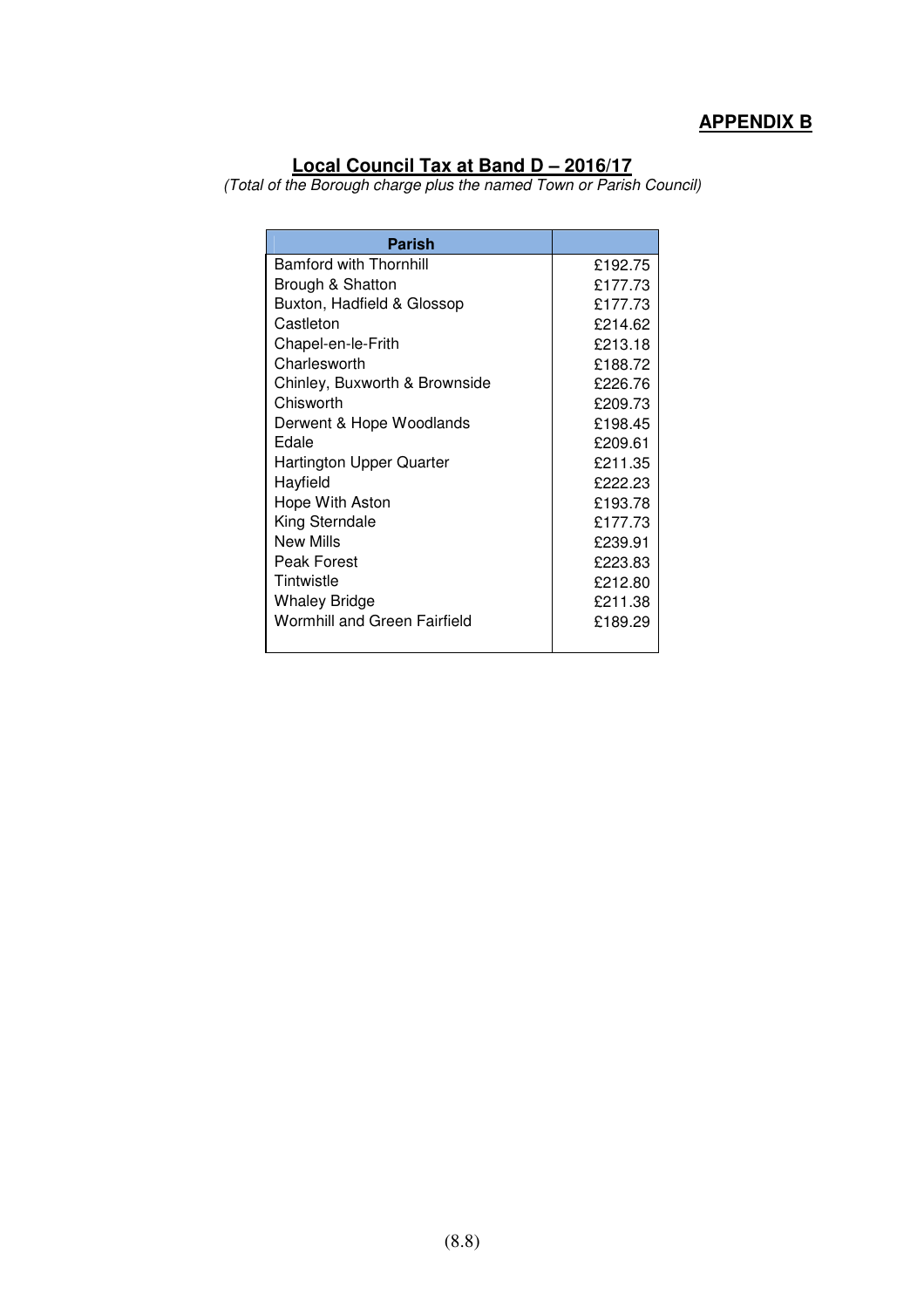# **APPENDIX C**

### **Local Council Tax All Bands – 2016/17**

(Total of the Borough charge plus the named Town or Parish Council)

| <b>Parish</b>                 | <b>BAND A</b> | <b>BAND B</b>  | <b>BAND C</b> | <b>BAND D</b> | <b>BAND E</b> | <b>BAND F</b> | <b>BAND G</b> | <b>BANDH</b> |
|-------------------------------|---------------|----------------|---------------|---------------|---------------|---------------|---------------|--------------|
|                               | 6             | $\overline{7}$ | 8             | 9             | 11            | 13            | 15            | 18           |
|                               | £             | £              | £             | £             | £             | £             | £             | £            |
| <b>Bamford with Thornhill</b> | 128.50        | 149.91         | 171.33        | 192.75        | 235.59        | 278.42        | 321.25        | 385.50       |
| Brough & Shatton              | 118.49        | 138.23         | 157.98        | 177.73        | 217.23        | 256.72        | 296.22        | 355.46       |
| Buxton, Hadfield & Glossop    | 118.49        | 138.23         | 157.98        | 177.73        | 217.23        | 256.72        | 296.22        | 355.46       |
| Castleton                     | 143.08        | 166.92         | 190.77        | 214.62        | 262.32        | 310.01        | 357.70        | 429.24       |
| Chapel-en-le-Frith            | 142.12        | 165.80         | 189.49        | 213.18        | 260.56        | 307.93        | 355.30        | 426.36       |
| Charlesworth                  | 125.82        | 146.78         | 167.75        | 188.72        | 230.66        | 272.59        | 314.54        | 377.44       |
| Chinley, Buxworth & Brownside | 151.18        | 176.36         | 201.56        | 226.76        | 277.16        | 327.54        | 377.94        | 453.52       |
| Chisworth                     | 139.82        | 163.12         | 186.42        | 209.73        | 256.34        | 302.94        | 349.55        | 419.46       |
| Derwent & Hope Woodlands      | 132.30        | 154.35         | 176.40        | 198.45        | 242.55        | 286.65        | 330.75        | 396.90       |
| Edale                         | 139.74        | 163.03         | 186.32        | 209.61        | 256.19        | 302.77        | 349.35        | 419.22       |
| Hartington Upper Quarter      | 140.90        | 164.38         | 187.86        | 211.35        | 258.32        | 305.28        | 352.25        | 422.70       |
| Hayfield                      | 148.16        | 172.84         | 197.54        | 222.23        | 271.62        | 321.00        | 370.39        | 444.46       |
| Hope With Aston               | 129.19        | 150.71         | 172.25        | 193.78        | 236.85        | 279.90        | 322.97        | 387.56       |
| King Sterndale                | 118.49        | 138.23         | 157.98        | 177.73        | 217.23        | 256.72        | 296.22        | 355.46       |
| New Mills                     | 159.94        | 186.59         | 213.25        | 239.91        | 293.23        | 346.54        | 399.85        | 479.82       |
| Peak Forest                   | 149.22        | 174.09         | 198.96        | 223.83        | 273.57        | 323.31        | 373.05        | 447.66       |
| Tintwistle                    | 141.87        | 165.51         | 189.15        | 212.80        | 260.09        | 307.38        | 354.67        | 425.60       |
| <b>Whaley Bridge</b>          | 140.92        | 164.40         | 187.89        | 211.38        | 258.36        | 305.33        | 352.30        | 422.76       |
| Wormhill and Green Fairfield  | 126.20        | 147.22         | 168.26        | 189.29        | 231.36        | 273.42        | 315.49        | 378.58       |